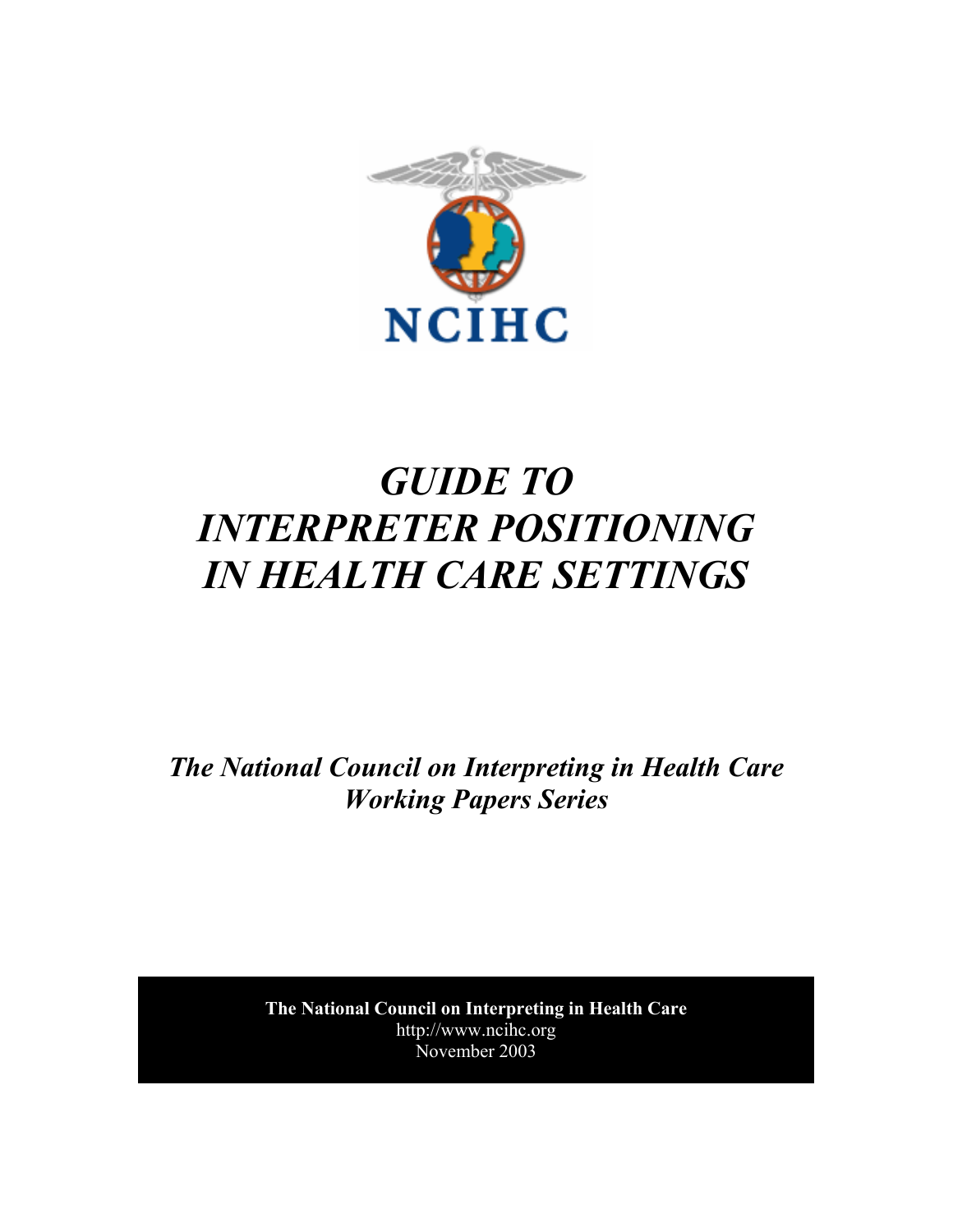### **Acknowledgements**

This working paper was primarily written by Linda Haffner, Co-chair of the Standards, Training and Certification Committee of the NCIHC from 2000 to 2002 and current member of the committee, with input from Karin Ruschke, MA (Co-chair); Shiva Bidar-Sielaff, MPH, (current Co-chair); Maria-Paz Avery, PhD; Bruce Downing, PhD; Carola Green; and Cynthia Roat, MPH. It was reviewed and approved by the Board in November2003.

# **NCIHC Board**

Wilma Alvarado-Little, Co-chair of the Board Cynthia E. Roat, MPH, Co-chair of the Board Cornelia Brown, PhD, Chair of the Advisory Committee Elaine Quinn, RN, MBA, CST, DSA, Treasurer Barbara Rayes, Secretary Karin Ruschke, MA, Co-chair of the Standards, Training and Certification Committee Shiva Bidar Sielaff, MA, Co-chair of the Standards, Training and Certification Committee Charles C. (Mike) Anderson, MPA, Co-chair of the Research and Policy Committee Elizabeth Jacobs, MD, Co-chair of the Research and Policy Committee Maria Michalczyk, RN, MA, Co-chair of the Organizational Development Committee Joy Connell, Co-chair of the Organizational Development Committee Julie Burns, M Ed, Co-chair of the Membership and Outreach Committee Susy Martorell, Co-chair of the Membership and Outreach Committee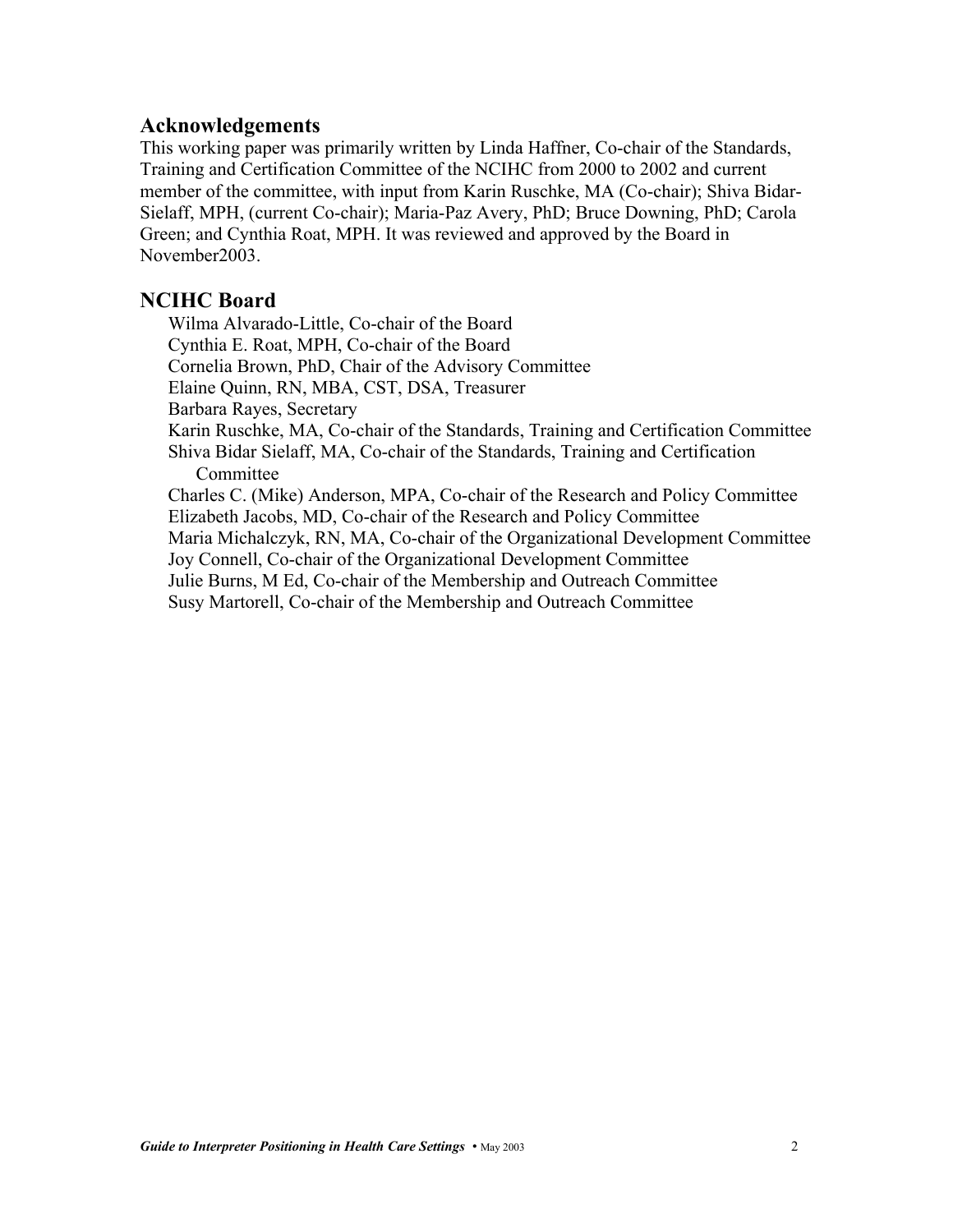# **Introduction**

An interpreter is called to help an English-speaking doctor and her limited-English proficient (LEP) patient. After entering the exam room, the interpreter has an important, often unnoticed decision to make: where to sit or stand? Just like everything a health care interpreter does, this seemingly small decision can make a world of difference in the outcome of the interpreted session and can set apart a truly skilled interpreter from an inexperienced one.

Why does it matter where an interpreter positions him or herself? The purpose of an interpreter in a health care setting is to facilitate understanding in communication between people who are speaking different languages. Everything an interpreter does, each technique an interpreter uses in a session, supports or compromises that end goal. The interpreter's choice of positioning is one of the often subtle ways in which an interpreter can skillfully support the patient-provider relationship, or, in some cases, undermine it.

Many factors will influence an interpreter's choice of positioning.

- Sign or spoken? In signed interpretations, the need of the deaf individual to see the interpreter's hands and face overrides all other considerations mentioned in this paper.
- Physical configuration of the room

How big is the exam room? Is there a chair for the interpreter? Is there a curtain near the door? Is the patient sitting in a chair or lying in a bed? Is there medical equipment around the patient? Sometimes exam rooms are so small and crowded that the interpreter's position is dictated by the size and configuration of the room. However, in most situations, an interpreter may choose which position best supports the communication.

- Nature of the interpreted session Is this a primary care appointment or a psychiatric evaluation? Is a physical exam involved? Will radiation be in use? Or is this a birthing class in which the interpreter will be doing a whispered interpretation for the LEP patient only? The nature of the session can impact where an interpreter should be positioned.
- Speakers in the room An interpreter's positioning may be different if the patient is alone, or if there are family members present; if there is one provider or many; if the patient is an adult or a child.
- Emotional state of the patient Is the patient overwrought? Could the patient be considered to be dangerous? This, too, will affect positioning.
- Cultural boundaries of the patient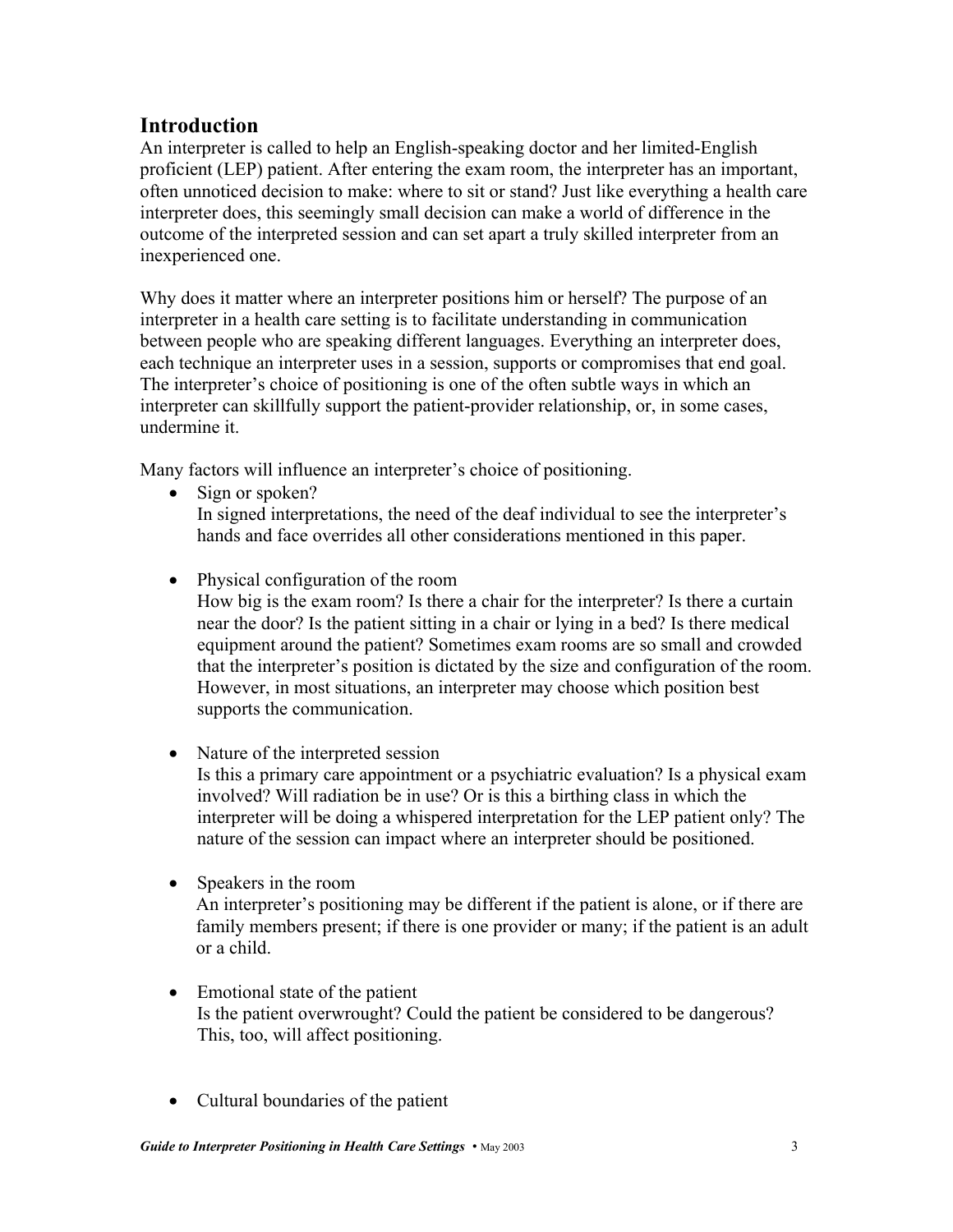Culture plays a large role in determining people's expectations about positioning. How close is "too close?" What conveys respect? What conveys disrespect?

All these factors come into play in an interpreter's choice of positioning. And while interpreters agree that positioning must support the patient-provider communication, there is still some disagreement about which seating arrangement accomplishes that most effectively. Since no empirical research on this issue currently exists, most interpreters' opinions on this topic are based on personal experience. In this paper, the NCIHC will explore the issues surrounding positioning and suggest some pros and cons of different scenarios, based on NCIHC members' experience, as a first step in building consensus on this important issue.

# **Positioning during an outpatient medical interview**

In general, patients and providers tend to speak to the interpreter, because the interpreter is the only person who speaks the language of both persons. When patients and providers speak directly to each other, however, the patient-provider relationship becomes much stronger. This is why professional interpreters strive to stay in the background. The physical arrangement of the parties can directly impact the degree to which patient and provider focus on each other and so build a therapeutic relationship. The interpreter, therefore, needs to be conscious of how his or her positioning is affecting the patientprovider communication.

Several different seating arrangements are possible in a typical medical interview. Each arrangement has its positive and negative aspects.

#### **Next to the provider**

*Physical Effect:* The provider tends to look at the patient instead of the interpreter. The patient can see both the provider and interpreter. *Pro:* Communication from the patient is aimed in the direction of the provider. The provider and interpreter can more easily observe the patient's body language, facial expressions and gestures. The patient will more readily look at the provider. *Con:* It may discourage a reticent patient from being forthcoming because the interpreter appears to be aligning him/herself with the provider. The patient may see the interpreter as part of the medical establishment rather than a neutral party. Finally, interpreters who position themselves next to the provider may find themselves in the provider's way as he or she moves about the room to reach for equipment, etc. Standard exam room chair arrangements often prevent the interpreter from sitting right next to the provider.

#### **Next to the patient**

*Physical Effect:* This seating arrangement tends to promote direct communication between the patient and provider. The provider can see both the patient and interpreter. *Pro:* The patient is more likely to speak directly to the provider. In addition, this arrangement may encourage a reticent patient to be more forthcoming because the interpreter's presence at the patient's side may be felt as supportive. *Con:* The provider may tend to look at the interpreter instead of the patient. The patient may view the interpreter as an ally and might try to confide in the interpreter or seek the interpreter's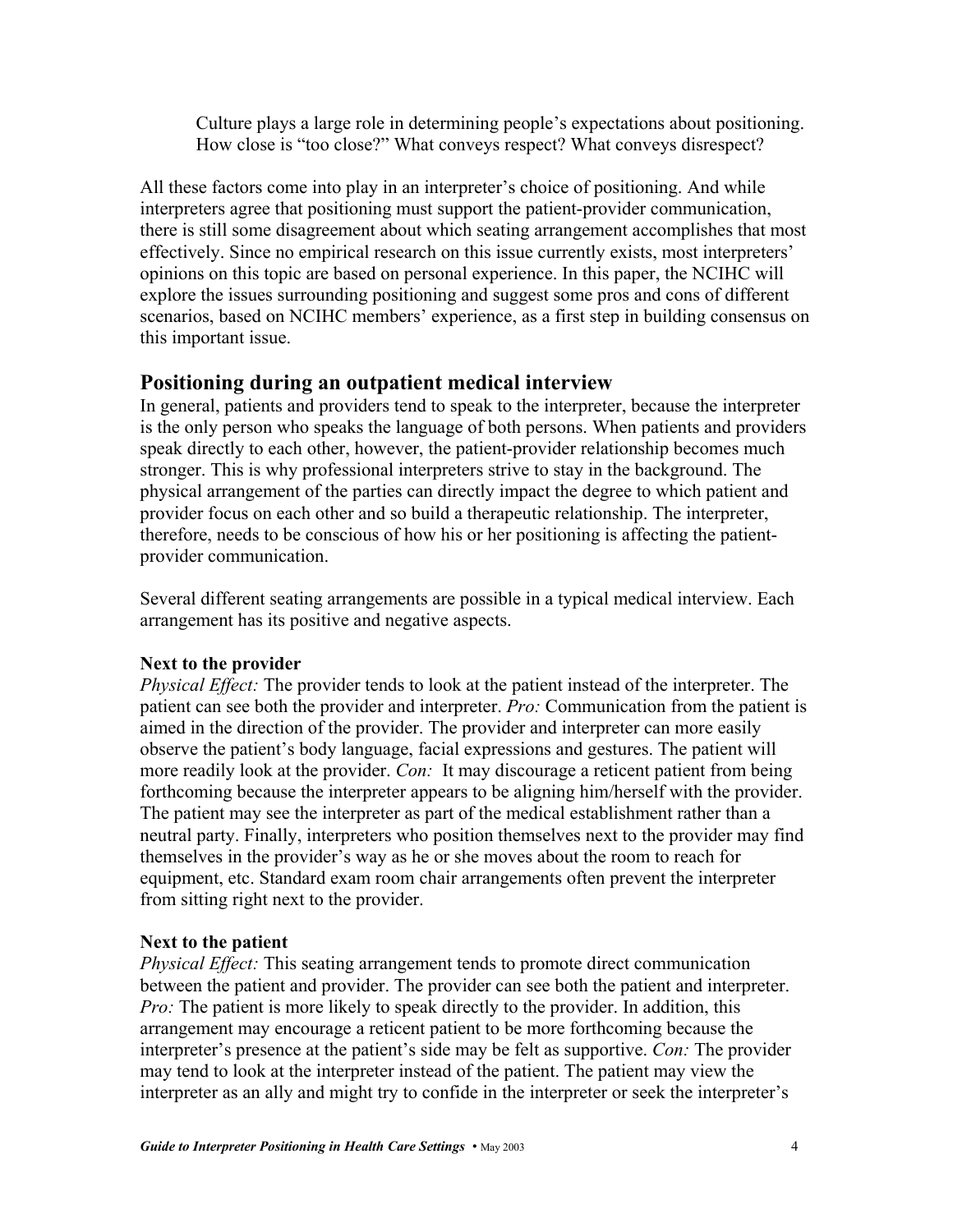advice. Patients may be more inclined to make side comments to the interpreter. In addition, some patients just do not speak to the provider and will actually turn around to talk to the interpreter at their side.

#### **In the middle, between the provider and the patient**

*Physical Effect:* The patient and the provider each tend to look at the interpreter instead of each other. *Pro:* This arrangement makes it possible for both patient and provider to see the interpreter as an unbiased participant. *Con:* There is a strong tendency for the patient and provider to focus on the interpreter instead of on each other. This position does not encourage direct communication between the patient and provider.

#### **Behind a curtain**

In certain situations, the interpreter may best be positioned behind a curtain. This arrangement is usually employed when patient privacy is particularly sensitive (e.g., during vaginal or urological examination). While especially important when dealing with a patient of the opposite sex from the interpreter, interpreters should offer this choice to any patient, regardless of gender, during disrobing and physical exams. *Physical Effect:* The interpreter is physically segregated from the patient-provider interaction when positioned behind the curtain. *Pro:* This arrangement affords the patient the maximum degree of privacy. *Con:* When behind the curtain, the interpreter is unable to observe the body language of the patient. When the interpreter cannot go behind a curtain because he or she is requested to remain in the room, the interpreter should try to position him or herself near the patient's head, if possible with their back to the patient, giving the patient as much privacy as possible.

#### **Positioning during family conferences**

Depending on the number of family members and health care providers involved in the conference, the interpreter needs to be close enough to the provider to hear everything that is being said in order to interpret accurately, but also in a position that allows the patient and family to hear the interpretation clearly.

When most of the family members involved speak English but only one or two persons speak the target language, the interpreter should be next to them to perform a simultaneous whispered interpretation. If the interpreter is not trained in simultaneous interpretation, whispered consecutive interpretation should be used.

# **Positioning during inpatient interviews**

#### **At the bedside**

It is recommended that the interpreter position be at the provider's side. If the interpreter and the provider are on opposite sides of the bed, a patient tends to move his or her head back and forth, alternating between the provider and the interpreter. Positioning next to the provider also encourages the patient and the provider to look at each other.

#### **In radiology**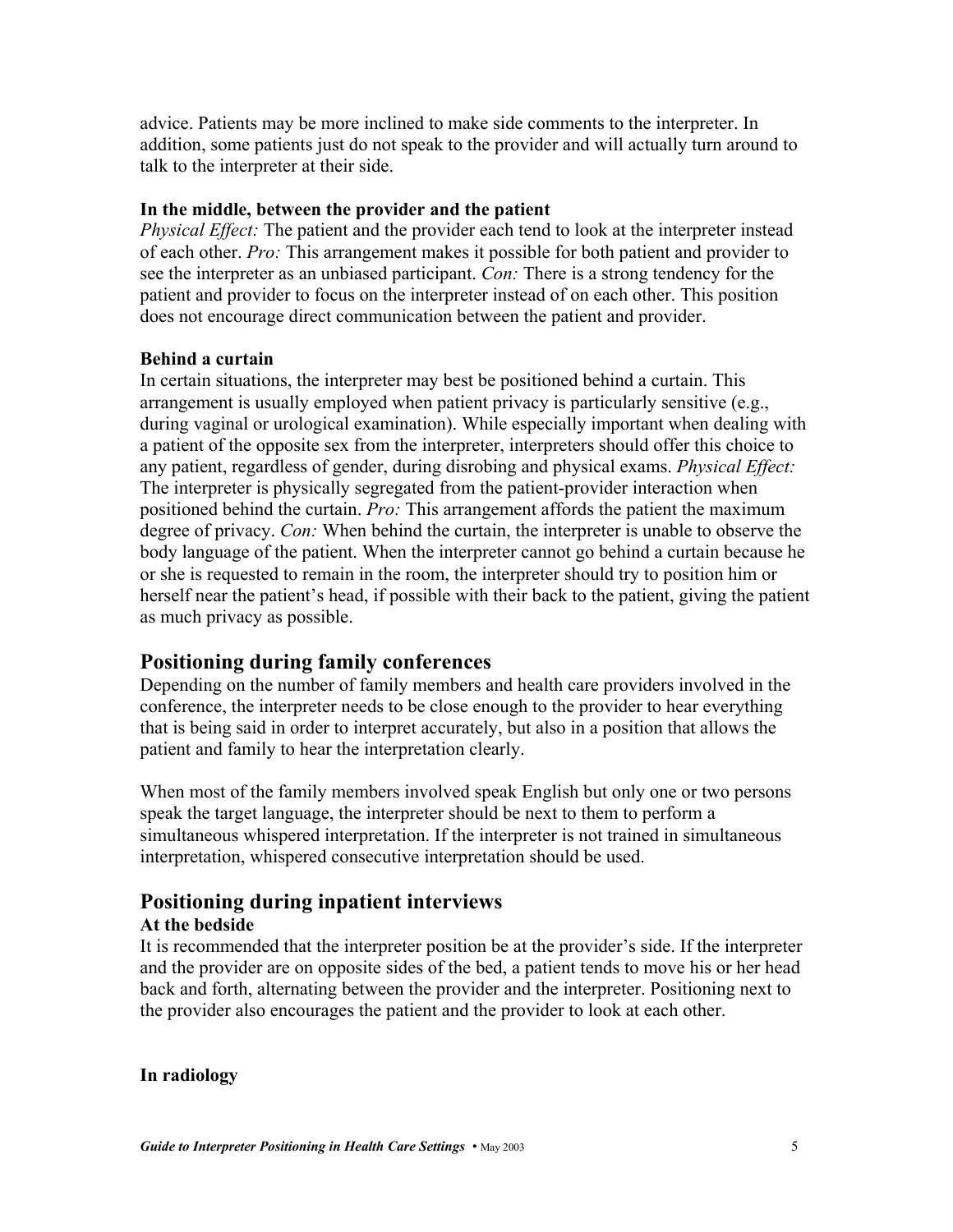Interpreters should at all times be afforded the same protection against exposure to radiation as other clinical staff. In most cases, the appropriate place for an interpreter during the use of x-rays is behind the same screen that protects the technician. If the interpreter must be near the patient during the procedure, the interpreter should be given a lead apron and throat shield. Interpreters who are pregnant should take special care to follow the appropriate protective safety measures when working in radiology.

#### **In the trauma room/intensive care unit**

This situation requires that the interpreter be at the patient's head in order to hear and be heard clearly. The interpreter also is required to move in and out of position according to equipment needs. The interpreter needs to be aware of the medical equipment in the trauma room, making sure to avoid the leads or tubes attached to the patient.

#### **In the operating room**

As instructed by the provider, typically near the patient's head.

## **Positioning during teaching sessions**

#### **Patient Teaching**

Individual patient instruction usually takes place in a small environment. When interpreting for any kind of patient teaching (e.g., testing blood sugar levels, wound care, feeding tubes), the caregiver usually stands near the equipment. Therefore, the interpreter should also stand near the caregiver and equipment in order to allow the patient to concentrate on the equipment demonstration, thus ensuring good understanding of the instructions.

#### **Classroom Instruction**

When interpreting in a classroom situation (e.g. birthing classes, nutrition), the interpreter sits next to the patient and does a whispered simultaneous interpretation in order to avoid disrupting the class.

## **Special circumstances**

The interpreter sometimes is required to interpret in a situation where he or she may have some actual or potential exposure to the patient's body fluids or airborne contaminants. In this circumstance the interpreter **must quickly** follow the instructions from the healthcare providers regarding the use of personal protective equipment (e.g., gloves, mask, gown), and position him or herself behind the glass or door as required.

## **Standing vs. sitting**

Each interpreter will have to assess each situation according to the configuration of the room, number of chairs available and number of people involved. Ideally, the interpreter should either sit or stand in order to be at the eye level of both the patient and the provider.

## **Positioning of the interpreter's gaze**

As detailed above, the interpreter's physical position can have a direct impact on the effectiveness of patient-provider communication. Many of the 'cons' in the pros and cons